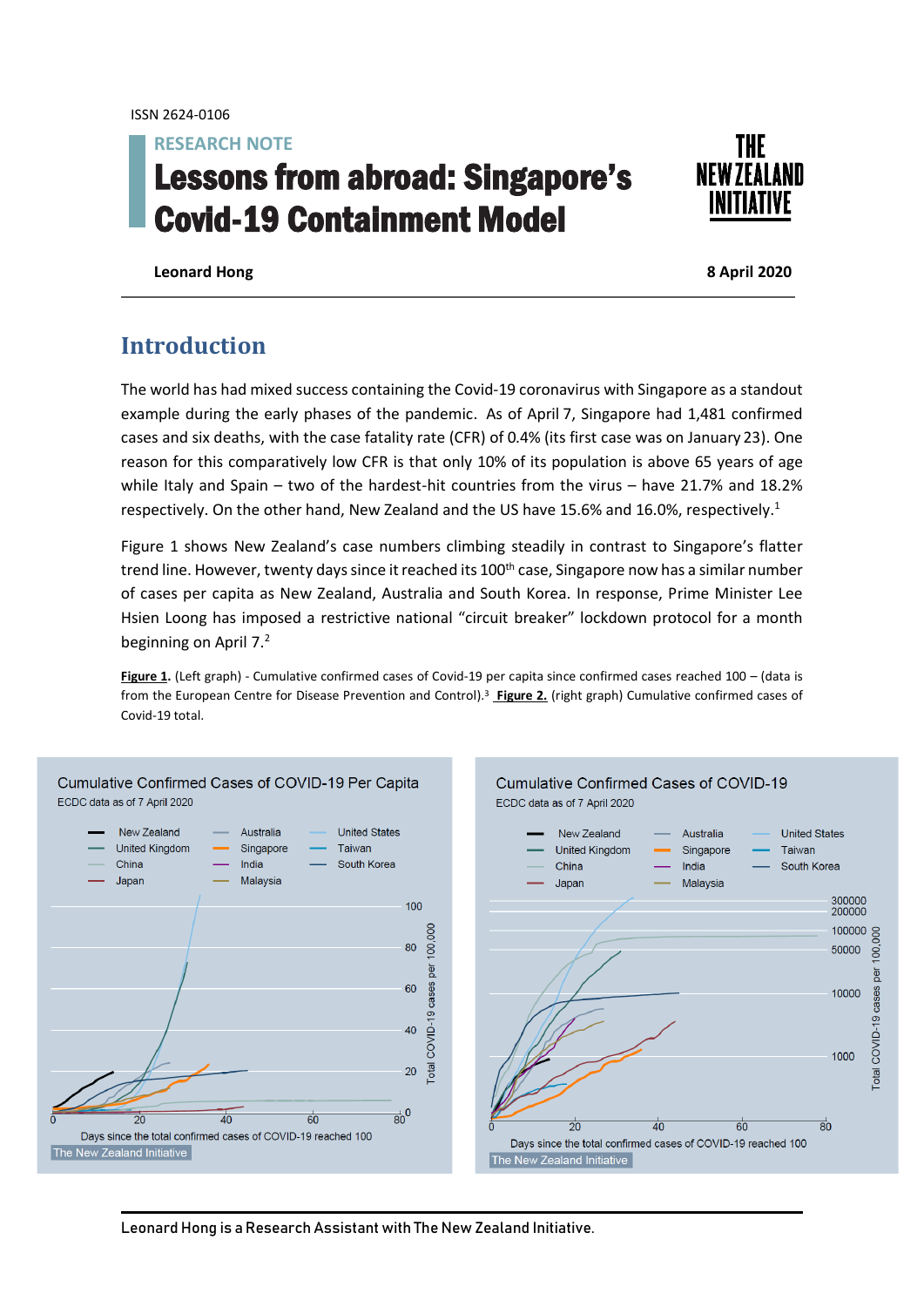At the New Zealand Covid-19 Select Committee meetings on March 31 and April 7, epidemiologist Sir David Skegg expressed his admiration for Singapore's containment policies. The report outlines six key areas of the South East Asian nation's approach to the pandemic:

- Border Controls and external restrictions
- Quarantine Requirements
- Enforcement of Covid-19 Rules
- High Level of Testing
- Contact Tracing
- Technological Sources
- Other containment measures.

# **Border controls**

Singapore's main point of difference was its early and aggressive border security measures. Its first line of defence restricted travel from countries profoundly affected by the coronavirus, such as China, despite the World Health Organisation not recommending travel restrictions at the time.

Singapore closed its borders 61 days after the first case was discovered in Wuhan, China. Comparatively, Spain's borders closed after 52, Germany took 49 days, Australia took 55 days and New Zealand took just 25 days. Singapore didn't completely close its border earlier because its government believed it had limited the virus' internal community transmission and could contain it. It mandated effective border measures such as thermal scanning, quarantine in government facilities and collection of information to support contact tracing. It also already had hand sanitisers and mandatory temperature checks in public spaces such as public transport and schools. 4

After its first case of coronavirus on January 23, Singapore banned travel from China on January 31, then included South Korea, Iran and Italy on the list by March 4.<sup>5</sup> From March 15, the list was expanded to include the UK, Switzerland, France, Germany and Spain.<sup>6</sup> The Singapore government eventually banned all short-term visitors and effectively shut its border, except for returning student pass holders, citizens, permanent residents and long-term pass holders.<sup>7</sup> Because over 50% of its Covid-19 cases were judged to be imported from overseas, <sup>8</sup> on March 18, Minister for National Development Lawrence Wong imposed a mandatory 14-day Stay-Home Notice for all arrivals.<sup>9</sup>

At Singapore's Changi Airport, for instance, all passengers from incoming flights must be tested for coronavirus symptoms by going through a temperature screening process and must also fill out a health declaration form before proceeding to customs clearance.<sup>10</sup>

As of April 4, permanent residents, long-term pass holders or citizens who travelled or transited across unsafe countries (US, UK, ASEAN states, France, India and Switzerland) are taken from the port of entry to serve their Stay-Home Notice (SHN) in hotels. <sup>11</sup> Those with apparent symptoms are sent to a hospital's intensive care unit.<sup>12</sup> Those with minor or moderate symptoms are sent to community isolation facilities or hospitals.<sup>13</sup> Residents, long-term pass holders or citizens not associated with the 'unsafe' nations and who are without symptoms are encouraged to self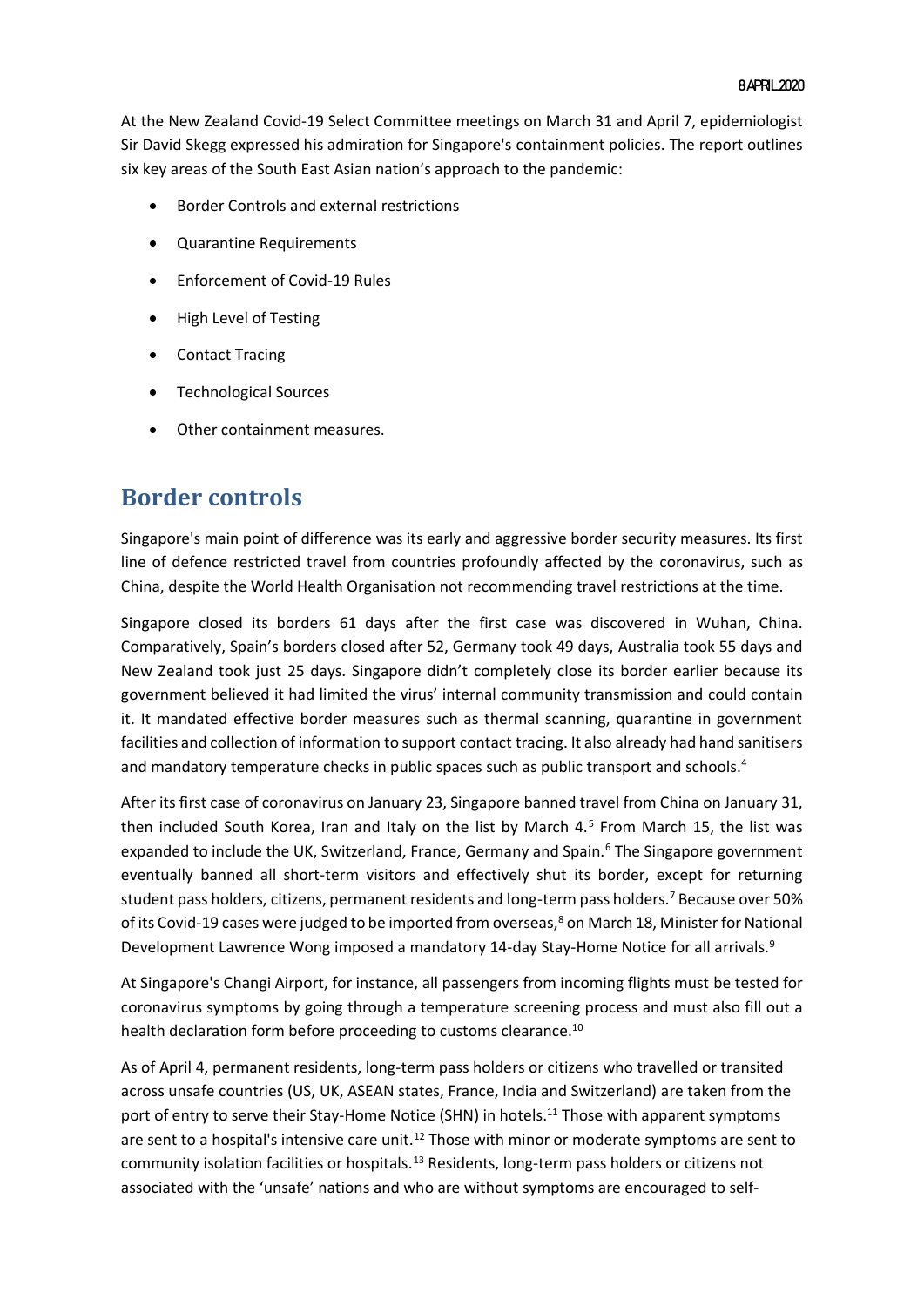isolate at home. The border measures isolated those potentially with the virus so public officials could identify its potential spread.

# **Quarantine Requirements**

|                       | <b>Quarantine Order</b>                                                                       | <b>Stay-Home Notice</b>                                                          | <b>Leave Of Absence</b>                                                      |
|-----------------------|-----------------------------------------------------------------------------------------------|----------------------------------------------------------------------------------|------------------------------------------------------------------------------|
| <b>Issued To</b>      | Close contacts of<br>confirmed COVID-19<br>cases                                              | Residents and long-<br>term pass holders<br>returning from higher-<br>risk areas | Residents and long-<br>term pass holders<br>returning from<br>mainland China |
| <b>Instructions</b>   | Stay at home or<br>quarantine facility at all<br>times, food and daily<br>essentials provided | Stay home at all times,<br>make arrangements for<br>food and daily<br>essentials | Stay home, except<br>briefly for food,<br>groceries and<br>important matters |
| <b>Leave Policy</b>   | <b>Hospitalisation Leave</b>                                                                  | Annual/Unpaid Leave,<br>or granted by company                                    | Annual/Unpaid Leave,<br>or granted by company                                |
| <b>Salary Support</b> | Quarantine Order<br>Allowance Scheme                                                          | <b>LOA/SHN Support</b><br>Programme                                              | LOA/SHN Support<br>Programme                                                 |
| <b>Legal Weight</b>   | <b>Under Infectious</b><br>Diseases Act                                                       | Under Infectious<br>Diseases Act                                                 | Advisory                                                                     |

**Figure 3: Distinctions between Singapore's Quarantine Order, Stay-Home Notice and Leave of Absence.<sup>14</sup>**

Singapore has implemented one of the world's most restrictive quarantine measures, including digital surveillance tracking systems to monitor those possibly infected with the virus. Its Covid-19 restriction measures fall into three types: Quarantine Order (most restrictive, self-isolation), Stay-Home Notice (legally binding under Infectious Disease Act) and Leave of Absence (precautionary measures, but not legally binding).<sup>15</sup>

- 1. Singapore has strict requirements for quarantine orders (QO).<sup>16</sup> These require the individual to check their temperature and report their health status to a QO agent three times each day while in self-isolation.<sup>17</sup> A quarantined individual must avoid contact with family members or others in the home, use separate bathroom facilities<sup>18</sup> and cannot go outside for the duration. Violation results in severe legal consequences. The government also monitors a person's movement by tracking their smartphone.
	- a. Those infected by the virus are compelled to stay in the hospital and must answer questions posed by public health officials to help with the 'contact tracing' process and identify other potentially infected people.
- 2. Stay-Home Notices (SHN) only require individuals to self-isolate in their homes for 14 days. Similar principles of QO apply, such as limited interaction with other residents and make their arrangements for food and daily essentials. The government ensures compliance using digital surveillance and by receiving daily phone updates to the Immigration and Checkpoints Authority.<sup>19</sup>
- 3. Leave of Absence (LA) is similar to New Zealand's Alert Level 4 protocol. <sup>20</sup> Individuals must stay home but can leave to get groceries and some exercise. The government does not have the legal authority to arrest or prosecute an individual on LA.

On April 4, Prime Minister Lee Hsien Loong introduced the "circuit breaker" policy to significantly heighten social distancing.<sup>21</sup> Most workplaces will be closed, and a full home-based education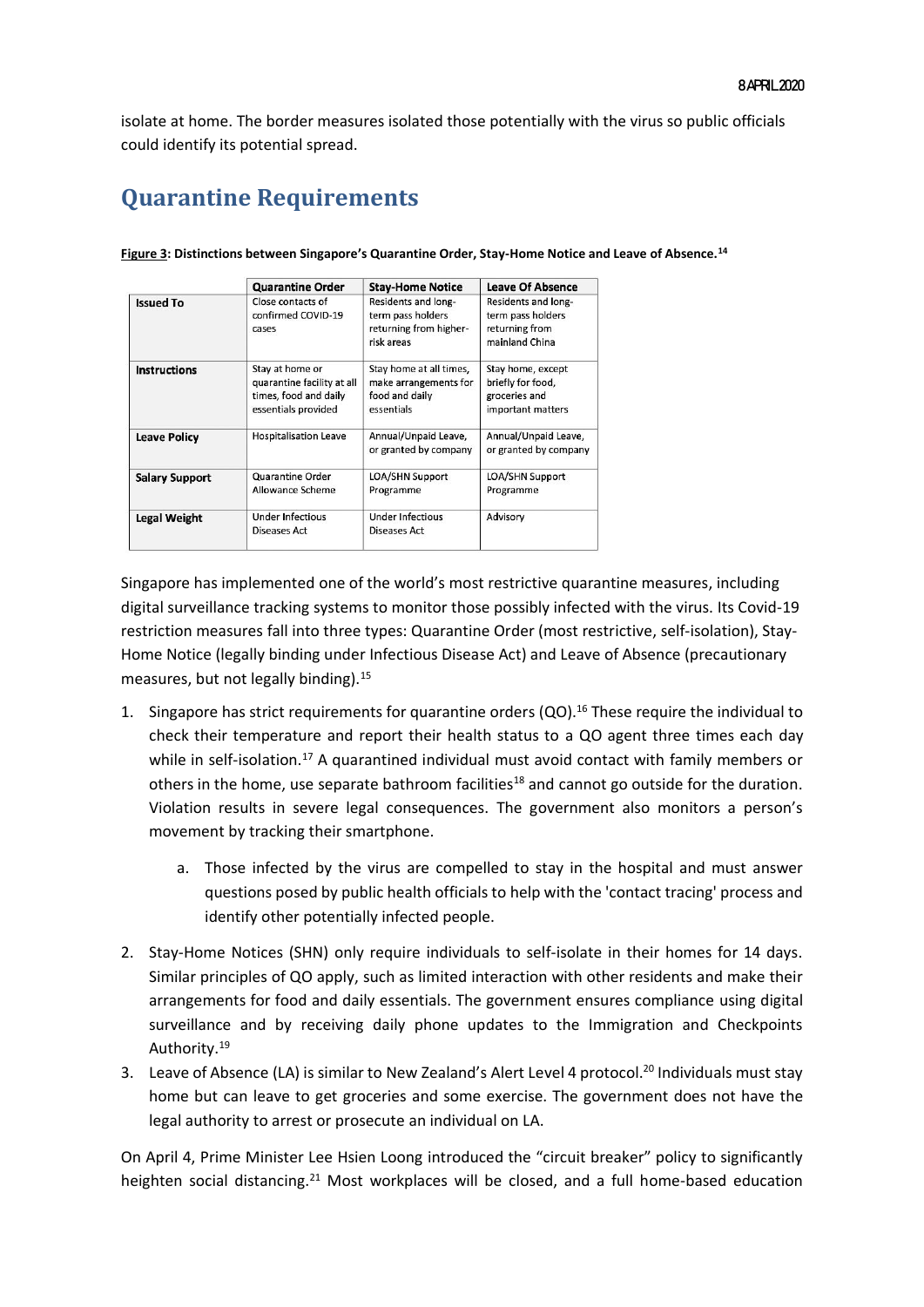system has also been introduced. The same three quarantine measures above remain active; however, everyone is now subject to the Leave of Absence rules, aside from essential services.

### **Enforcement of Covid-19 Rules**

The Singapore government ensures compliance with its restrictions through active surveillance and other measures. As of March 9, Singapore's Immigration and Checkpoints Authority had issued more than 7000 Stay-Home Notices requiring people to show their whereabouts using a smartphone.<sup>22</sup> About 200 Singapore police are monitoring quarantine facilities.<sup>23</sup> The Minister for Home Affairs, K. Shanmugam said those not complying may be jailed for six months or fined \$S10,000 or have their work permits repealed.

Some examples of enforcement include:

- February 27: the government repealed the permanent residencies of three Chinese nationals who broke the containment measures and deported them.<sup>24</sup>
- March 9: Nanyang Technological University terminated the student pass of an international student for violating Stay-Home Notice laws.<sup>25</sup>
- March 21: officials announced they had revoked a total of 89 work passes for breaching entry approval and Stay-Home Notice requirements.<sup>26</sup>
- March 29: the government cancelled the passport of Singapore national Mr Goh Illya Victor for violating entry approval and Stay-Home Notice requirements.<sup>27</sup>

Singapore also codified its 'social distancing' policy by amending Section 21A in its Infectious Diseases Act. It states that anyone standing or sitting less than one metre from another person in public will be fined up to \$S10,000 and/or jailed for six months (similar to the breach of Stay-Home Notice enforcement). 28

The government has taken a 'no-nonsense' approach when enforcing its rules by using excellent technological surveillance and harsh penalties.

### **Test, Test, Test**

Singapore's government has experienced many infectious outbreaks, such as SARS in 2003 and the 2009 Swine flu, and learned what other countries failed to identify — *the importance of early and constant testing.* Singapore has tested 2900 people daily for four weeks. <sup>29</sup> Singapore was able to do this largely through assigned public health preparedness clinics. These private clinics — there are around 1,000 clinics across Singapore — provided the physicians with supplementary training and groundwork for outbreaks.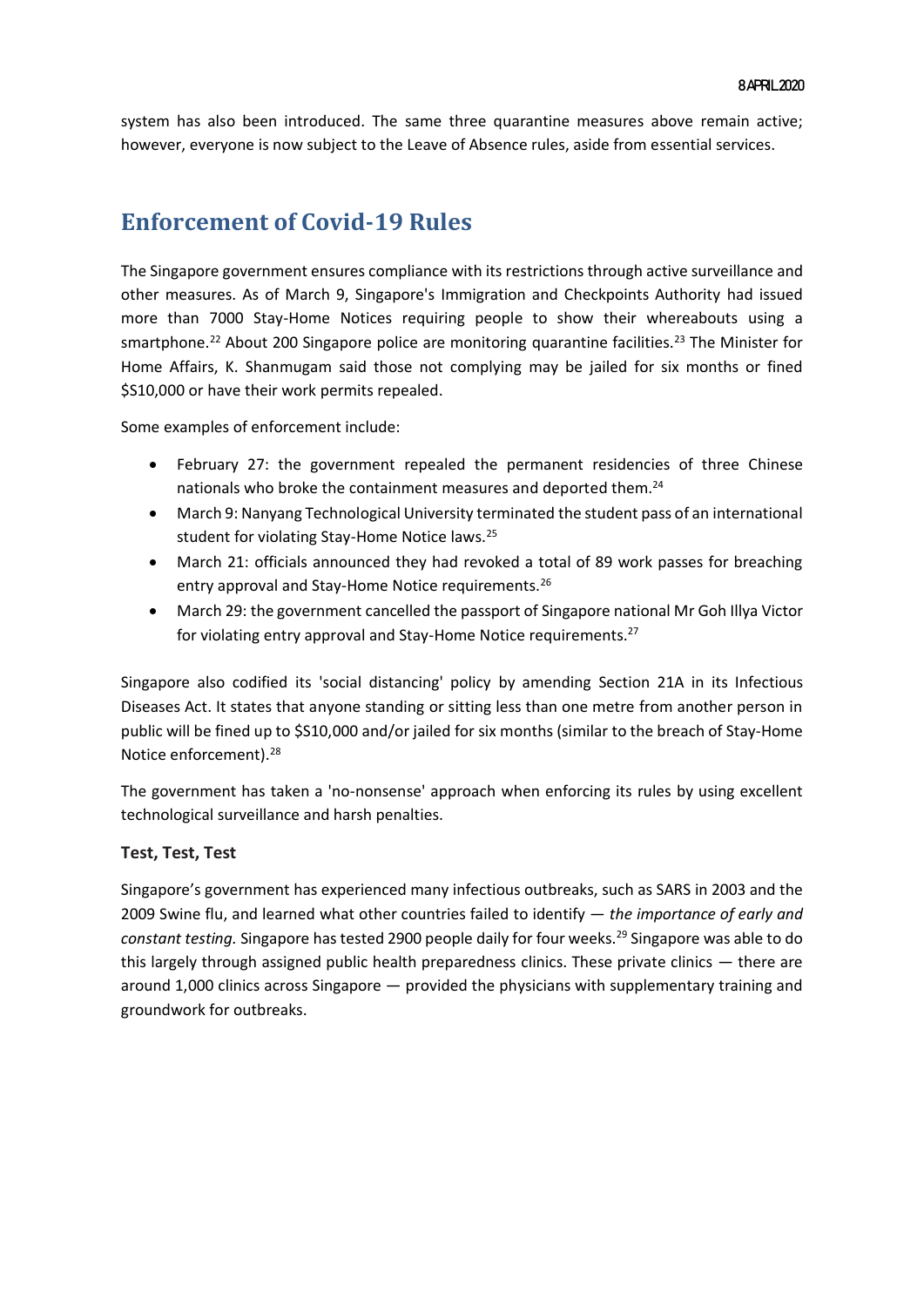**Figure 4: Total Covid-19 tests by country (April 6)** 



Director-General of the World Health Organisation Tedros Adhanom Ghebreyesus said the world's response had shown a lack of urgency about the "backbone" of testing, isolation of patients and contact tracing. However, Singapore has efficiently tackled all three factors.<sup>30</sup> Collaboration between the Home Team Science and Technology Agency (HTX) and Veredus Laboratories resulted in a three-hour Covid-19 test system with a 99% accuracy.<sup>31</sup> New Zealand has identified 1,210 cases since March 22, while Singapore has 1,481 cases since its first case on January 23.

**Figure 5: (As of April 6th) Total Covid-19 tests per capita (100,000). 32**



In the initial phase of the virus, Singapore's surveillance system was enhanced and liberal testing opened up to anyone (even non-travellers) showing acute respiratory symptoms.<sup>33</sup> So far, it has conducted 39,000 tests which Health Ministry Director of Medical Services Associate Professor Kenneth Mak said is more than 7000 tests per million people.<sup>34</sup> By comparison to other countries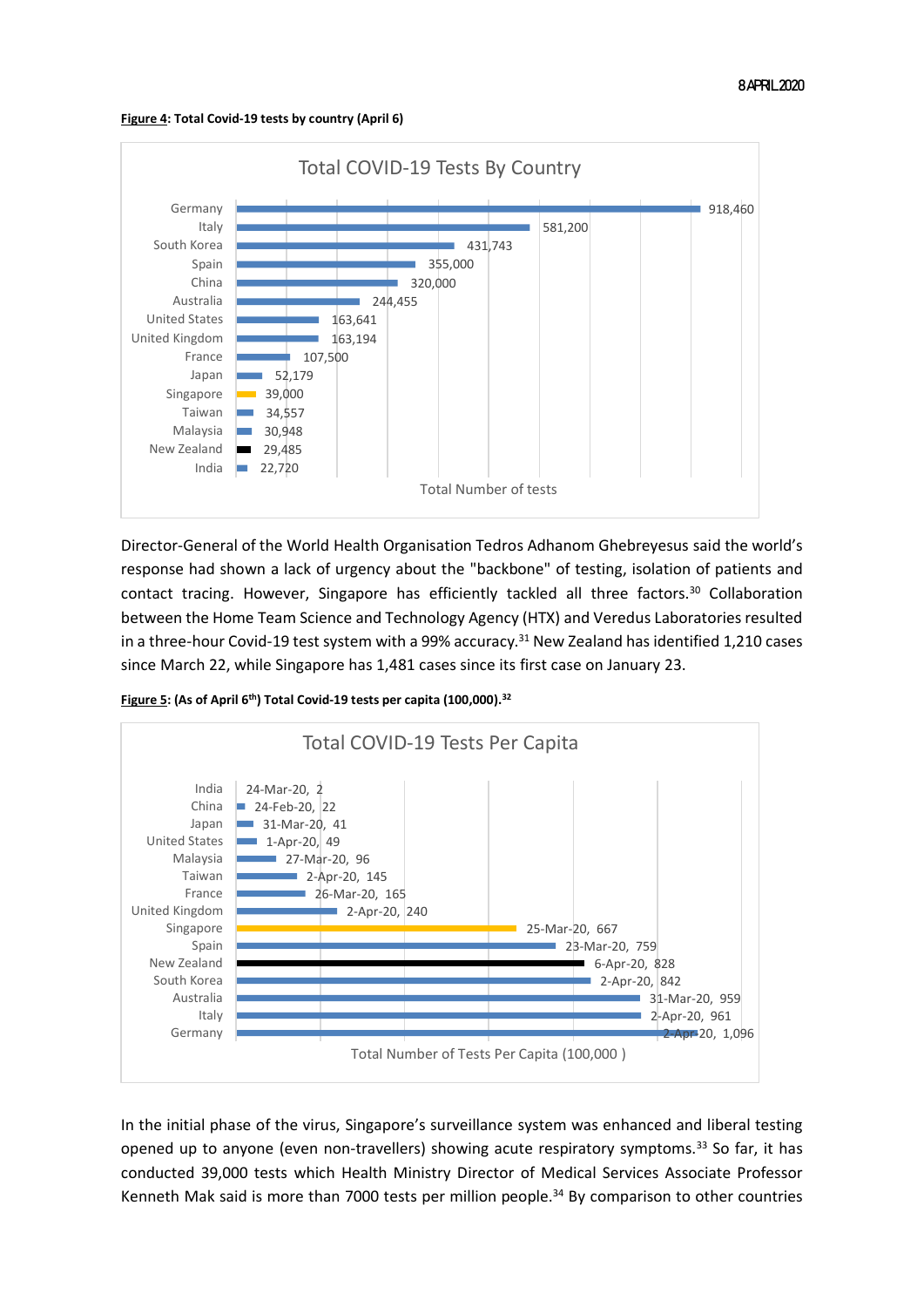dealing with Covid-19, Singapore's test numbers were higher on March 25 than the 6500 in South Korea and 1000 per million in Taiwan.<sup>35</sup> However, according to *Figure 4*, if measured on a per-100,000 people basis, Singapore only tests 667, while New Zealand tests 828 and South Korea tests 842.

# **Contact Tracing**

Singapore's speedy contract tracing efforts have won commendation from across the globe, including the World Health Organisation. After the first 100 days since the first Covid-19 case, Singapore published its contract tracing guidelines for the world to analyse and adapt.

A subsequent report by Harvard's T.H. Chan School of Public Health said Singapore already had an excellent track record in disease surveillance and monitoring due to experience with SARS in 2003. On top of its normal PCR testing (throat swab), Singapore developed a new serological testing system using patients' antibodies to map the route of transmission and identify the presence of Covid-19 even after a person has recovered. The Harvard researchers calculated that Singapore was three times more effective in detecting imported cases than the global average through contact tracing.<sup>36</sup> Hospitals, Ministry of Health, Police and the Singaporean Civil Defence Force each took drastic measures to identify, track and isolate individuals to contain the virus.

The Ministry of Health oversees Singapore's contact tracing system which begins at the hospital:

- 1. Once the patient is confirmed to have Covid-19, the healthcare team traces the patient's movements in the last two weeks. The activity map data is then collected and reported to the Contact Tracing team.<sup>37</sup>
- 2. The Contact Tracing team consists of experts in infectious diseases and epidemiology, along with volunteers from different departments and legislative boards. They aim to completely chart a patient's activity map within 24 hours of diagnosis through CCTV cameras, the Digital Footprint system, collaboration with airlines, security companies and logistic firms.<sup>38</sup>
- 3. Once a potential contact is located, the Singaporean Police Force and Armed Force authorise quarantine. Police analytics, team and field teams make between 1000 to 2000 daily calls to assist with contact tracing and check-up compliance with Stay-Home Notices.<sup>39</sup>

Minister of Health Gan Kim Yong said Singapore has twenty contact tracing teams that can trace up to 4000 contacts per day.<sup>40</sup> In contrast, New Zealand traces up to around 700 per day  $-$  a total of 4909 as of April 6.<sup>41</sup> Singapore's ability to trace and quickly identify cases during the epidemic is a key reason why the World Health Organisation's Tedros Adhanom Ghebreyesus said Singapore was "leaving no stone unturned" and is continually pushing to "find every case, follow up with contacts and stop transmission." 42

# **Technological Sources**

The Singaporean government released a new public contact-tracing software called TraceTogether. SGUnited, GovTech and the Singaporean Ministry of Health created the technical method of containing the virus,<sup>43</sup> which flags when a user is in proximity to high-risk people. Since the end of March, the open-source application was downloaded 620,000 times and will soon be made available to other countries,<sup>44</sup> including New Zealand.<sup>45</sup>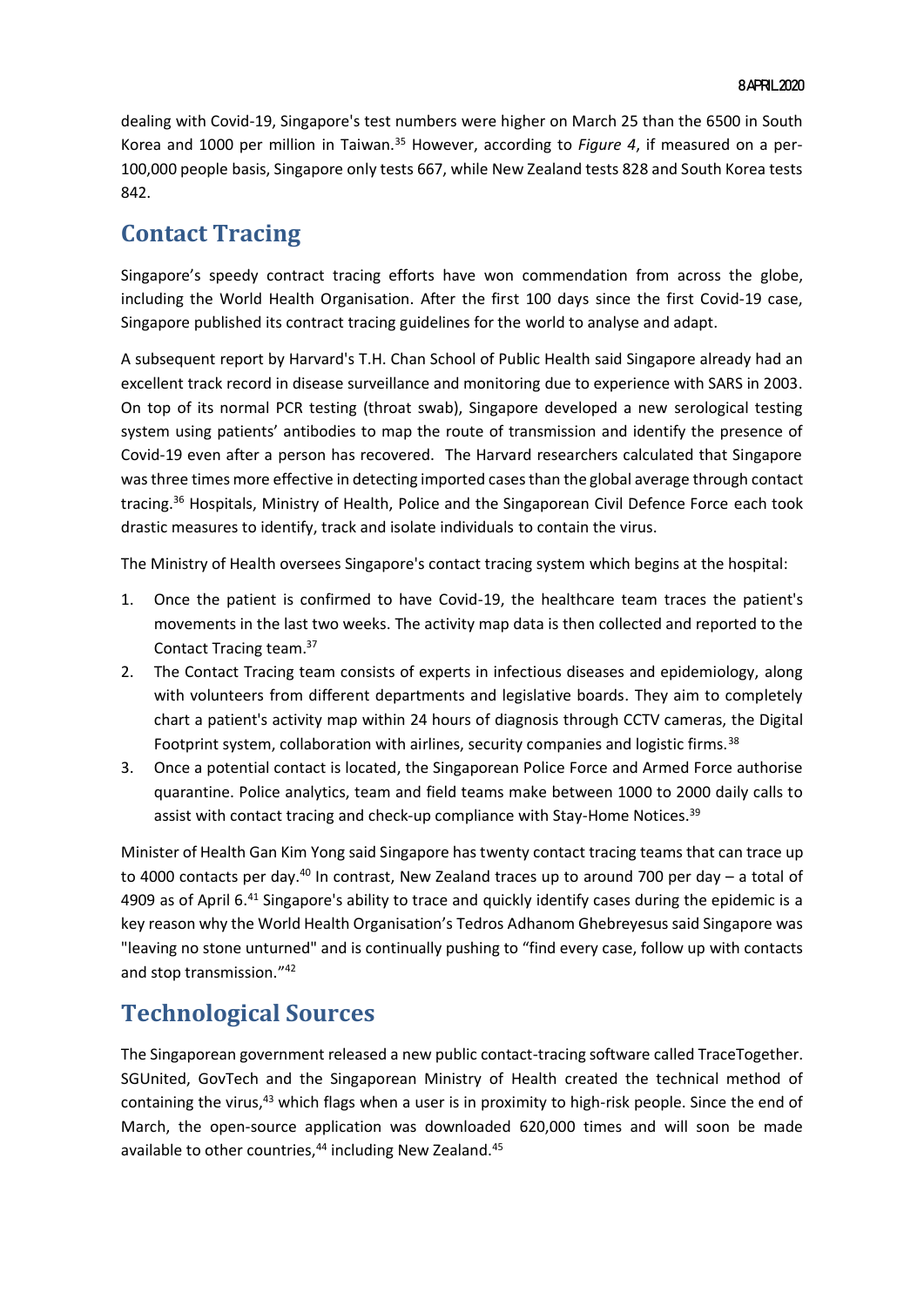### **Other containment measures**

### **Effective healthcare system**

Singapore's healthcare system is highly regarded as a model for public health despite only spending about 3% of its GDP on healthcare – well below the OECD level of 6%. With a top-down cooperative healthcare system, the testing threshold is low and simple: anyone with symptoms (including mild symptoms for hospital workers) are immediately tested for Covid-19.<sup>46</sup> As a result, since March 28 only had 41 healthcare professionals have contracted the virus. Singapore's healthcare system was well-prepared with enough healthcare personal protective equipment such as N95 masks. Doctors at the Singapore General Hospital are also split into teams to prevent transmission within hospitals along with physical separations for patients. All sorts of seemingly small systematic changes make a difference.<sup>47</sup>

By contrast, 5,400 healthcare Spanish healthcare workers have been infected, or 14% of Spain's total Covid-19 patients.<sup>48</sup> Italy, Spain and the UK all face huge pressure on their healthcare facilities and many hospitals are running out of personal protective equipment. Singapore's disciplinary healthcare performance can be emulated.

### **Transparent communication with the public**

The Singapore government was widely commended for its regular and transparent communication with the public. There has been strong emphasis on public health communication and awareness. The objectives of 'flattening the curve' were made clear to the public which then confidently cooperated with the government's decisions. The Prime Minister's Office provides press conferences to inform the public while the Ministry of Health provides daily updates and details of each Covid-19 case. The government also set up digital initiatives through Telegram and WhatsApp groups to share essential clinical and logistical information along with websites to counter false information on social networks with approved data. 49

### **A gradual path to 'circuit breaker'**

While in the early days of the pandemic the government restricted the movement of many Singaporeans, it kept the country broadly open. At the time, it was confident in its healthcare system, testing for Covid-19 was simple and the public was generally compliant on quarantine orders and Stay-Home Notices.<sup>50</sup> The government also wanted to keep the economy active and engaging in international trade. Minister of Finance Heng Swee Keat said the Singapore economy is "very open and connected" and a "major business and financial hub" which would be at severe risk from a quick shut down.<sup>51</sup> However, Singapore has now introduced the 'circuit breaker' lockdown policy following the second wave of Covid-19 cases caused by internal community transmission, some of which have not been identified until later.<sup>52</sup> With two foreign dormitories identified as Covid-19 clusters, the country has now imposed a mandatory quarantine on 20,000 of their migrant workers.<sup>53</sup>

New Zealand's government decided to enact a lockdown on similar criteria, 26 days after its first case on February 28. By comparison, Singapore took 75 days since its first case on January 23 to enact its 'circuit breaker' phase potentially showing that some of its earlier measures for containment were effective.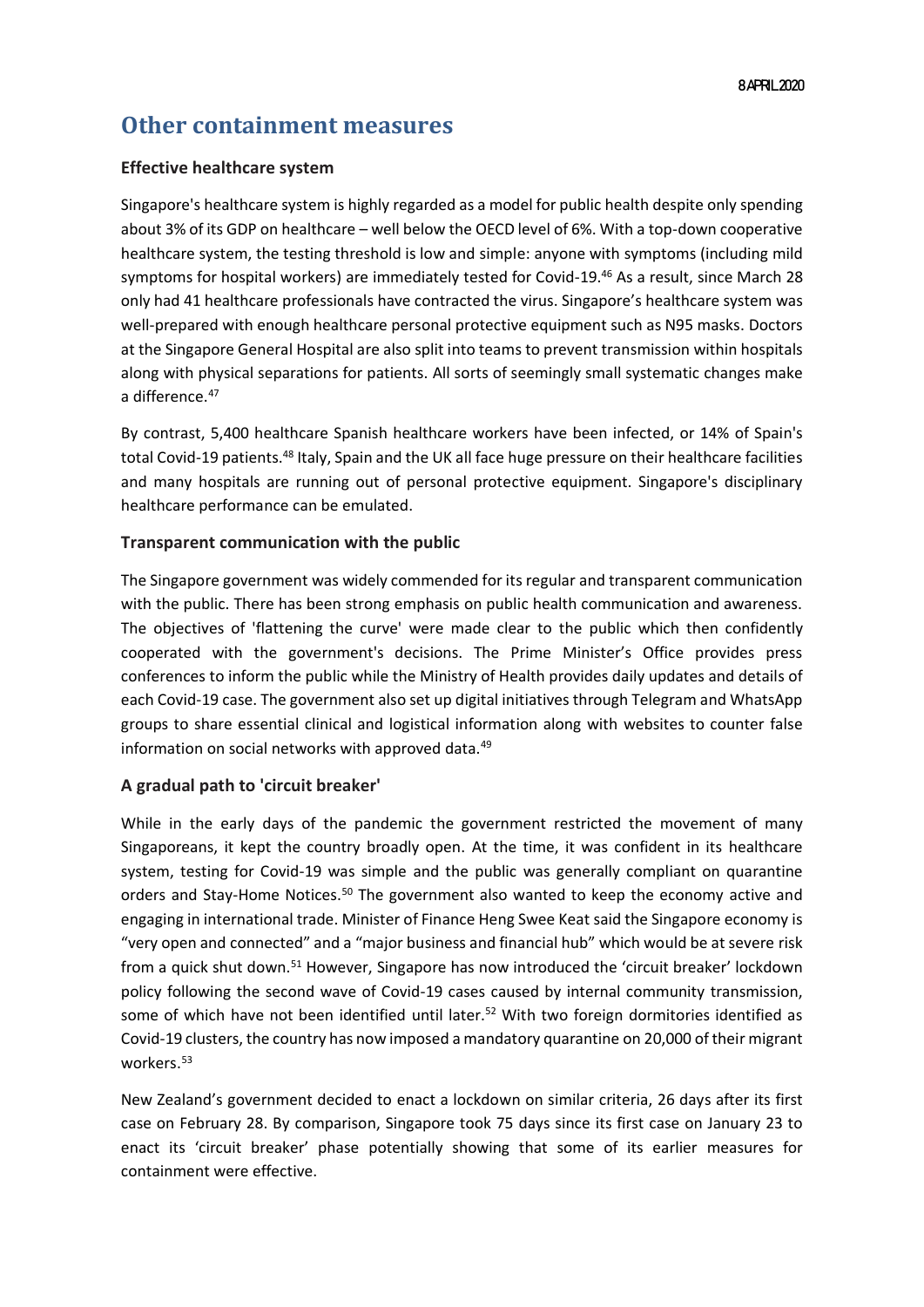#### **Previous Experience with SARS 2003**

The SARS outbreak of 2003 was a wake-up call for Singapore to develop an effective "whole of government" response which was a key factor for its measured response early in the Covid-19 crisis. Alongside Singapore, mainland China, Taiwan, Hong Kong and South Korea were also prepared for similar scenarios. The SARS experience incentivised Singapore to promote aggressive testing and take swift interventions to promote and impose social distancing with frequent public health communication.<sup>54</sup>

Post-SARS, Singapore built multiple virus research institutions, improved intergovernmental coordination and expanded medical and healthcare facilities for infectious diseases. <sup>55</sup> It also built isolation hospitals, extra negative pressure rooms and created additional legal frameworks.<sup>56</sup> For example, well before the outbreak of Covid-19, on January 16, 2019, the government opened the National Centre for Infectious Diseases as a specific epidemiological medical centre.<sup>57</sup> They invested in the large facility specifically because of SARS 2003. The key factor was the country's ability to immediately stimulate a unified government response with coordination and cooperation with the scientific community.

In February 2020, Prime Minister Lee Hsien Loong said the SARS epidemic made the island nation "much better prepared" to deal with Covid-19.<sup>58</sup> Such previous experience was a common thread across South Korea, Taiwan, Singapore and Hong Kong which were all deemed model nations dealing with this novel coronavirus. By contrast, the pandemic was unprecedented for many countries in Europe which made containment difficult.

#### **Masks**

During the announcement for the Circuit Breaker policy, Prime Minister Lee said the government is reviewing its advice on face masks.<sup>59</sup> In the earlier phase of the coronavirus, Singapore allocated four surgical masks per household as a precaution in case someone in the house got sick.<sup>60</sup> During this time, Singapore did not experience a community outbreak so it was unnecessary to enforce mask-wearing similar to Taiwan and Hong Kong. Now as internal community transmission occurs, the government will distribute free reusable masks to all households. This is because there is growing evidence of a high rate of asymptomatic cases of coronavirus in Singapore*.* <sup>61</sup> In South Korea, the number of asymptomatic cases is 20%.<sup>62</sup> Many experts in Taiwan, Hong Kong and South Korea credit mandatory face masks for their lower virus transmission rates.

### **Conclusion**

Singapore's early containment policies were a model for the world that the right policy decisions could make significant differences to the problems of Covid-19. Despite staying as an open economy for two months, its total cases remained lower than in many countries. But, since then, Singapore has entered effective lockdown after internal transmission from foreign workers' dormitories was identified. <sup>63</sup> New Zealand has emulated some of Singapore's policies such as extensive border and travel restrictions for non-residents, mandatory 14-day self-isolation, extensive contact tracing activities, and vigorous testing.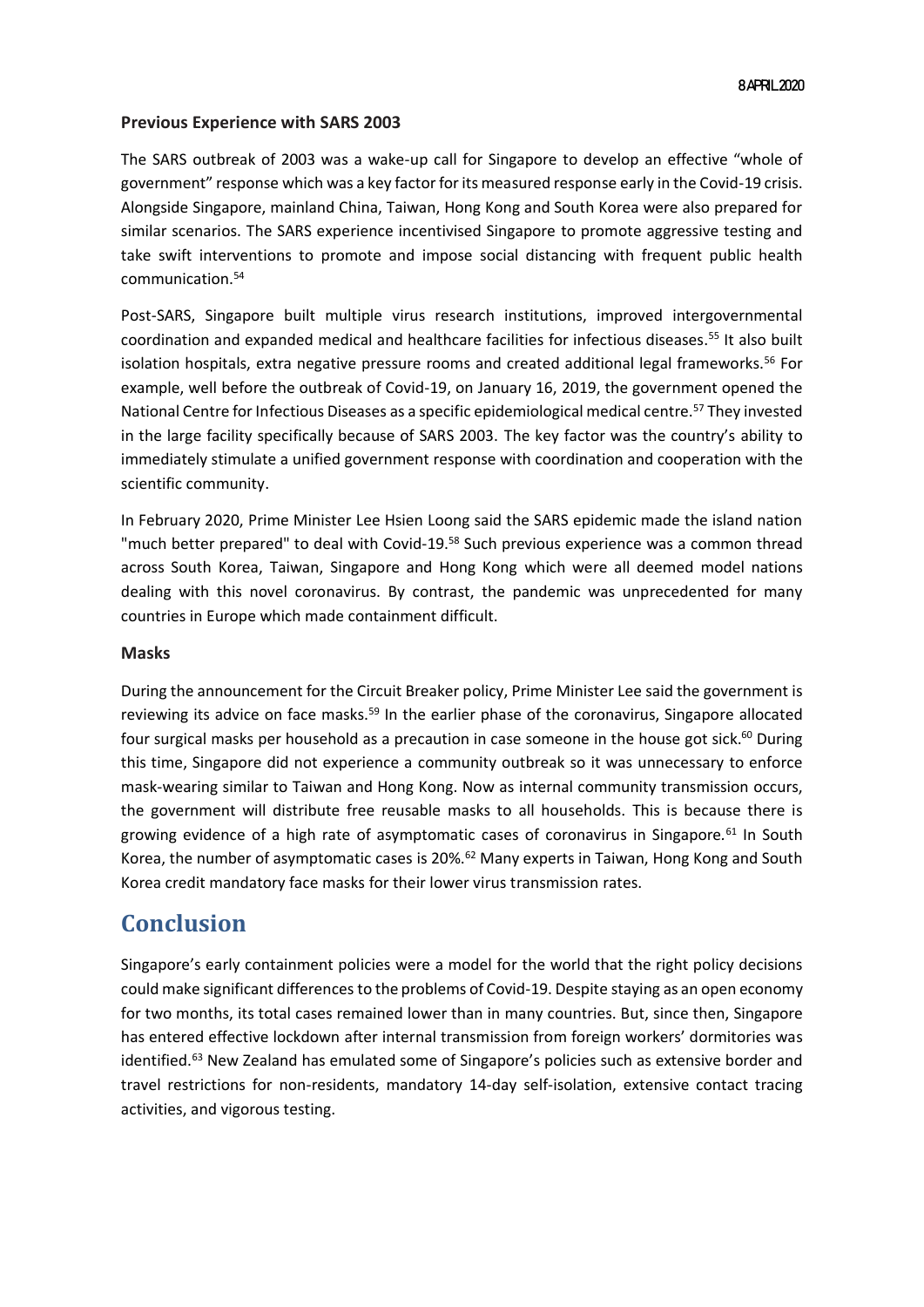#### **END NOTES**

<sup>1</sup> Data collected from<https://www.indexmundi.com/factbook/countries>

2 'PM Lee Hsien Loong on the COVID-19 situation in Singapore on 3 April 2020', *Prime Minister's Office, Singapore*[, https://www.youtube.com/watch?v=j3nrBanbbaw](https://www.youtube.com/watch?v=j3nrBanbbaw)

<sup>3</sup> Data downloaded from <https://ourworldindata.org/coronavirus-source-data>

4 'Can Singapore's coronavirus success last?', ABC News In-depth, 31 March 2020, <https://www.youtube.com/watch?v=IdDpmAt3lxo>

5 'Singapore to bar visitors from South Korea, north Italy and Iran', *The Strait Times*, 4 March 2020,

[https://www.straitstimes.com/singapore/health/singapore-to-bar-visitors-from-south-korea-north-italy](https://www.straitstimes.com/singapore/health/singapore-to-bar-visitors-from-south-korea-north-italy-and-iran)[and-iran](https://www.straitstimes.com/singapore/health/singapore-to-bar-visitors-from-south-korea-north-italy-and-iran)

6 'COVID-19: Stay-home notices for all travellers entering Singapore from ASEAN countries, Japan, UK, Switzerland', Channel News Asia, 15 March 2020,

[https://www.channelnewsasia.com/news/singapore/coronavirus-covid-19-singapore-malaysia-asean-stay](https://www.channelnewsasia.com/news/singapore/coronavirus-covid-19-singapore-malaysia-asean-stay-home-notice-12539952)[home-notice-12539952](https://www.channelnewsasia.com/news/singapore/coronavirus-covid-19-singapore-malaysia-asean-stay-home-notice-12539952)

<sup>7</sup> The Government of Singapore, *How is Singapore limiting the spread of Coronavirus disease 2019?,* 29 January 2020[, https://www.gov.sg/article/how-is-singapore-limiting-the-spread-of-covid-19](https://www.gov.sg/article/how-is-singapore-limiting-the-spread-of-covid-19) 

<sup>8</sup> <https://www.moh.gov.sg/covid-19></u> - 523 were imported out of 1046 at the time. April 2<sup>nd</sup>.

9 'Coronavirus: Singapore tells all new arrivals to self-isolate for 14 days as 47 new cases confirmed', South China Morning Post, 18 March 2020[, https://www.scmp.com/week-asia/health-](https://www.scmp.com/week-asia/health-environment/article/3075830/coronavirus-singapore-tells-all-new-arrivals-self)

[environment/article/3075830/coronavirus-singapore-tells-all-new-arrivals-self](https://www.scmp.com/week-asia/health-environment/article/3075830/coronavirus-singapore-tells-all-new-arrivals-self)

<sup>10</sup> Coronavirus: All travellers arriving in Singapore must submit health declaration from Friday', *The Strait Times*, 23 March 2020[, https://www.straitstimes.com/singapore/coronavirus-all-travellers-arriving-in](https://www.straitstimes.com/singapore/coronavirus-all-travellers-arriving-in-singapore-must-submit-health-declaration-from)[singapore-must-submit-health-declaration-from](https://www.straitstimes.com/singapore/coronavirus-all-travellers-arriving-in-singapore-must-submit-health-declaration-from)

11 'In Singapore, Quarantine Comes With Sea View, Room Service', *Bloomberg*, 29 March 2020, [https://www.bloomberg.com/news/articles/2020-03-28/in-singapore-quarantine-comes-with-a-sea-view](https://www.bloomberg.com/news/articles/2020-03-28/in-singapore-quarantine-comes-with-a-sea-view-and-room-service)[and-room-service](https://www.bloomberg.com/news/articles/2020-03-28/in-singapore-quarantine-comes-with-a-sea-view-and-room-service)

<sup>12</sup> 'S'pore residents arriving from Asean countries, France, India and Switzerland must serve stay-home notice at dedicated facilities', *The Strait Times*, 4 April 2020,

[https://www.straitstimes.com/singapore/health/spore-citizens-and-residents-arriving-from-asean](https://www.straitstimes.com/singapore/health/spore-citizens-and-residents-arriving-from-asean-countries-france-india-and)[countries-france-india-and](https://www.straitstimes.com/singapore/health/spore-citizens-and-residents-arriving-from-asean-countries-france-india-and)

<sup>13</sup> 'Returning Singapore residents from UK, US to serve stay-home notices at hotels', Channel News Asia, 25 March 2020[, https://www.channelnewsasia.com/news/singapore/covid19-returning-singapore-residents](https://www.channelnewsasia.com/news/singapore/covid19-returning-singapore-residents-uk-us-shn-hotels-12571490)[uk-us-shn-hotels-12571490](https://www.channelnewsasia.com/news/singapore/covid19-returning-singapore-residents-uk-us-shn-hotels-12571490)

<sup>14</sup> 'COVID-19: Quarantine Order VS Stay-Home Notice VS Leave Of Absence – Here's What Each Mean For Employees And Their Bosses', Dollars and Sense, March 18, 2020[, https://dollarsandsense.sg/covid-19](https://dollarsandsense.sg/covid-19-quarantine-order-vs-stay-home-notice-vs-leave-absence-heres-mean-employees-bosses/) [quarantine-order-vs-stay-home-notice-vs-leave-absence-heres-mean-employees-bosses/](https://dollarsandsense.sg/covid-19-quarantine-order-vs-stay-home-notice-vs-leave-absence-heres-mean-employees-bosses/)

<sup>15</sup> Singapore Ministry of Health, *Frequently Asked Questions,* <https://www.moh.gov.sg/covid-19/faqs>

(accessed on 6 April 2020).

<sup>16</sup> The Government of Singapore, *Everything you need to know about Quarantine Orders*, 25 March 2020, <https://www.gov.sg/article/everything-you-need-to-know-about-quarantine-orders>

<sup>17</sup> 'How quarantine orders, stay-home notices differ', *The Strait Times*, 20 March 2020, <https://www.straitstimes.com/singapore/how-quarantine-orders-stay-home-notices-differ>

<sup>18</sup> The Government of Singapore, *How is Singapore limiting the spread of Coronavirus disease 2019?,* 29 January 2020[, https://www.gov.sg/article/how-is-singapore-limiting-the-spread-of-covid-19](https://www.gov.sg/article/how-is-singapore-limiting-the-spread-of-covid-19)

<sup>19</sup> In Singapore, Quarantine Comes With Sea View, Room Service', *Bloomberg*, 29 March 2020,

[https://www.bloomberg.com/news/articles/2020-03-28/in-singapore-quarantine-comes-with-a-sea-view](https://www.bloomberg.com/news/articles/2020-03-28/in-singapore-quarantine-comes-with-a-sea-view-and-room-service)[and-room-service](https://www.bloomberg.com/news/articles/2020-03-28/in-singapore-quarantine-comes-with-a-sea-view-and-room-service)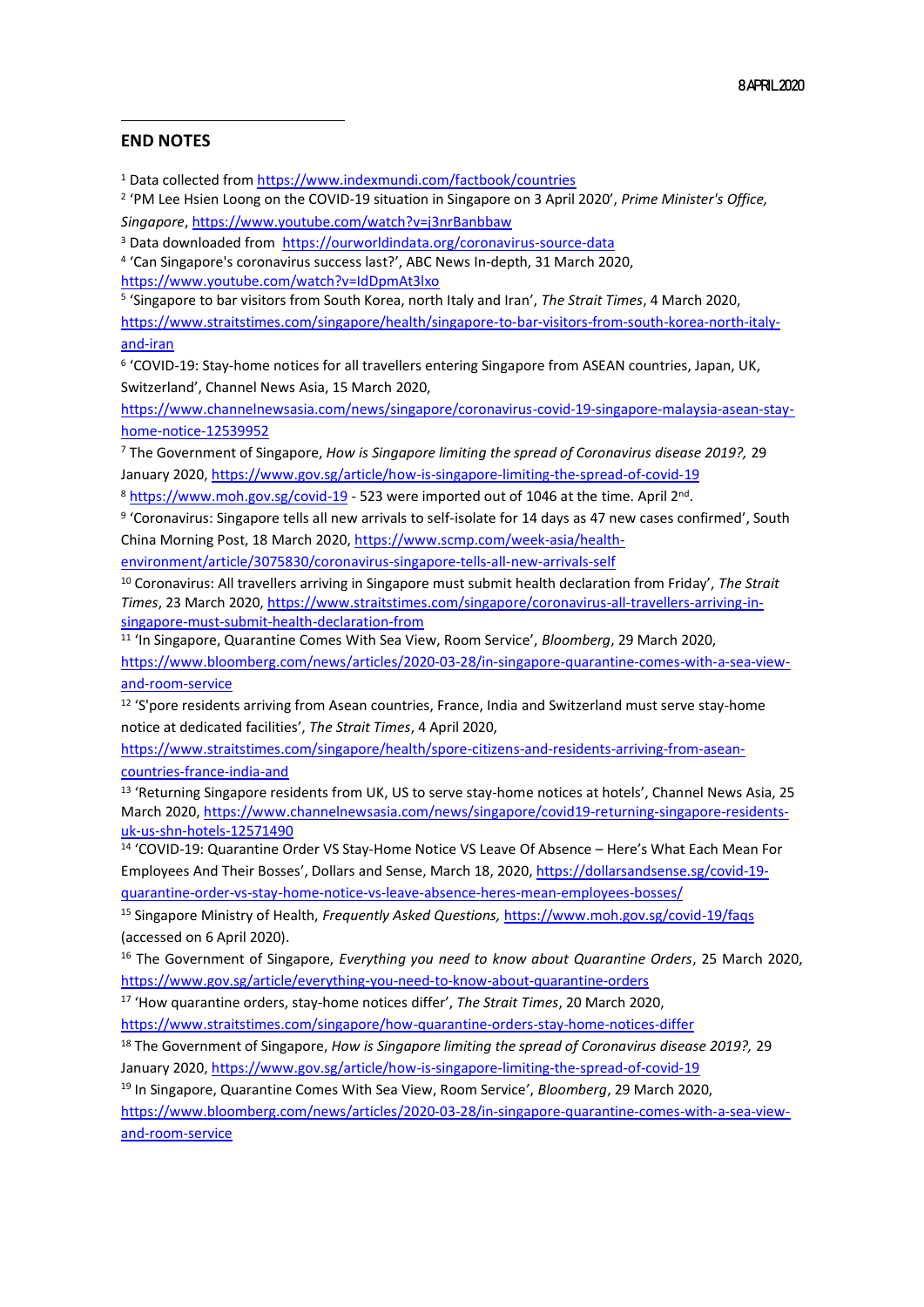<sup>20</sup> The Government of Singapore, *What's the difference between a Leave of Absence and a Quarantine Order?*, 4 February 2020[, https://www.gov.sg/article/whats-the-difference-between-a-leave-of-absence](https://www.gov.sg/article/whats-the-difference-between-a-leave-of-absence-and-a-quarantine-order)[and-a-quarantine-order](https://www.gov.sg/article/whats-the-difference-between-a-leave-of-absence-and-a-quarantine-order)

<sup>21</sup> The Government of Singapore, *COVID-19 circuit breaker: Heightened safe-distancing measures to reduce movement*, 3 April 2020, [https://www.gov.sg/article/covid-19-circuit-breaker-heightened-safe-distancing](https://www.gov.sg/article/covid-19-circuit-breaker-heightened-safe-distancing-measures-to-reduce-movement)[measures-to-reduce-movement](https://www.gov.sg/article/covid-19-circuit-breaker-heightened-safe-distancing-measures-to-reduce-movement)

<sup>22</sup> 'More than 7,000 Stay-Home Notices issued for COVID-19; checks done through GPS, photos: ICA', *Channel News Asia*, 13 March 2020 [https://www.channelnewsasia.com/news/singapore/covid-19](https://www.channelnewsasia.com/news/singapore/covid-19-coronavirus-ica-7000-stay-home-notice-enforcement-gps-12530060) [coronavirus-ica-7000-stay-home-notice-enforcement-gps-12530060](https://www.channelnewsasia.com/news/singapore/covid-19-coronavirus-ica-7000-stay-home-notice-enforcement-gps-12530060)

<sup>23</sup> 'Coronavirus: About 200 police officers deployed to government quarantine facilities, says Shanmugam', *The Strait Times*, 10 February 2020, [https://www.straitstimes.com/singapore/coronavirus-about-200](https://www.straitstimes.com/singapore/coronavirus-about-200-police-officers-deployed-to-government-quarantine-facilities-says-k) [police-officers-deployed-to-government-quarantine-facilities-says-k](https://www.straitstimes.com/singapore/coronavirus-about-200-police-officers-deployed-to-government-quarantine-facilities-says-k)

<sup>24</sup> 'Coronavirus: We will not hesitate to take strong action, says Shanmugam on those who flout containment measures', *The Strait Times*, 27 February 2020,

[https://www.straitstimes.com/singapore/health/coronavirus-we-will-not-hesitate-to-take-strong-action](https://www.straitstimes.com/singapore/health/coronavirus-we-will-not-hesitate-to-take-strong-action-says-shanmugam-on-those-who)[says-shanmugam-on-those-who](https://www.straitstimes.com/singapore/health/coronavirus-we-will-not-hesitate-to-take-strong-action-says-shanmugam-on-those-who)

 $25$  Ibid.

<sup>26</sup> 'Coronavirus: 89 work passes revoked for breaching entry approval requirements or stay-home notices', *The Strait Times*, 21 March 2020, [https://www.straitstimes.com/singapore/manpower/coronavirus-89](https://www.straitstimes.com/singapore/manpower/coronavirus-89-work-passes-revoked-for-breaching-entry-approval-requirements-or) [work-passes-revoked-for-breaching-entry-approval-requirements-or](https://www.straitstimes.com/singapore/manpower/coronavirus-89-work-passes-revoked-for-breaching-entry-approval-requirements-or)

<sup>27</sup> 'Coronavirus: ICA cancels man's passport for flouting stay-home rules in first such action against Singapore citizen', *The Strait Times*, 29 March 2020[, https://www.straitstimes.com/singapore/courts](https://www.straitstimes.com/singapore/courts-crime/coronavirus-ica-cancels-singaporeans-passport-for-flouting-stay-home-rules)[crime/coronavirus-ica-cancels-singaporeans-passport-for-flouting-stay-home-rules](https://www.straitstimes.com/singapore/courts-crime/coronavirus-ica-cancels-singaporeans-passport-for-flouting-stay-home-rules)

<sup>28</sup> 'Coronavirus: Safe distancing rules kick in, failure to sit or queue 1m apart from others could land you a fine or jail term', *The Strait Times*, 27 March 2020, [https://www.straitstimes.com/singapore/coronavirus](https://www.straitstimes.com/singapore/coronavirus-safe-distancing-rules-kick-in-failure-to-sit-or-queue-1m-apart-from-others)[safe-distancing-rules-kick-in-failure-to-sit-or-queue-1m-apart-from-others](https://www.straitstimes.com/singapore/coronavirus-safe-distancing-rules-kick-in-failure-to-sit-or-queue-1m-apart-from-others)

<sup>29</sup> 'Covid-19 tests stepped up to around 2,900 every day', *The Strait Times*, 6 April 2020,

<https://www.straitstimes.com/singapore/covid-19-tests-stepped-up-to-around-2900-every-day>

<sup>30</sup> 'WHO head: 'Our key message is: test, test, test'', *BBC*, 16 March 2020,

<https://www.bbc.com/news/av/world-51916707/who-head-our-key-message-is-test-test-test>

<sup>31</sup> 'New COVID-19 test kits used to screen swab samples collected at Singapore checkpoints', *Channel News Asia*, 5 March 2020, [https://www.channelnewsasia.com/news/singapore/covid19-new-test-kits-swab](https://www.channelnewsasia.com/news/singapore/covid19-new-test-kits-swab-three-hours-12505658)[three-hours-12505658](https://www.channelnewsasia.com/news/singapore/covid19-new-test-kits-swab-three-hours-12505658)

<sup>32</sup> 39,000 Covid-19 tests done so far, with cases set to rise in coming weeks: Gan', *Today*, 25 March 2020, [https://www.todayonline.com/singapore/39000-covid-19-tests-done-so-far-cases-set-rise-coming-weeks](https://www.todayonline.com/singapore/39000-covid-19-tests-done-so-far-cases-set-rise-coming-weeks-gan)[gan](https://www.todayonline.com/singapore/39000-covid-19-tests-done-so-far-cases-set-rise-coming-weeks-gan)

<sup>33</sup> 'Can Singapore's coronavirus success last?', ABC News In-depth, 31 March 2020, <https://www.youtube.com/watch?v=IdDpmAt3lxo>

<sup>34</sup> 'Covid-19 tests stepped up to around 2,900 every day', *The Strait Times*, 6 April 2020,

<https://www.straitstimes.com/singapore/covid-19-tests-stepped-up-to-around-2900-every-day> <sup>35</sup> '39,000 Covid-19 tests done so far, with cases set to rise in coming weeks: Gan', *Today*, 25 March 2020, [https://www.todayonline.com/singapore/39000-covid-19-tests-done-so-far-cases-set-rise-coming-weeks](https://www.todayonline.com/singapore/39000-covid-19-tests-done-so-far-cases-set-rise-coming-weeks-gan)[gan](https://www.todayonline.com/singapore/39000-covid-19-tests-done-so-far-cases-set-rise-coming-weeks-gan)

<sup>36</sup> Center for Communicable Disease Dynamics, Department of Epidemiology, Harvard T.H. Chan School of Public Health, *Quantifying bias of COVID-19 prevalence and severity estimates in Wuhan, China that depend on reported cases in international travellers*, 18 February 2020,

<https://www.medrxiv.org/content/10.1101/2020.02.13.20022707v2.full.pdf>

<sup>37</sup> 'Guide to Singapore's contact tracing system' *The Strait Times*, 28 Mar 2020,

<https://www.youtube.com/watch?v=LLmfqFhVeTA>

<sup>38</sup> Ibid.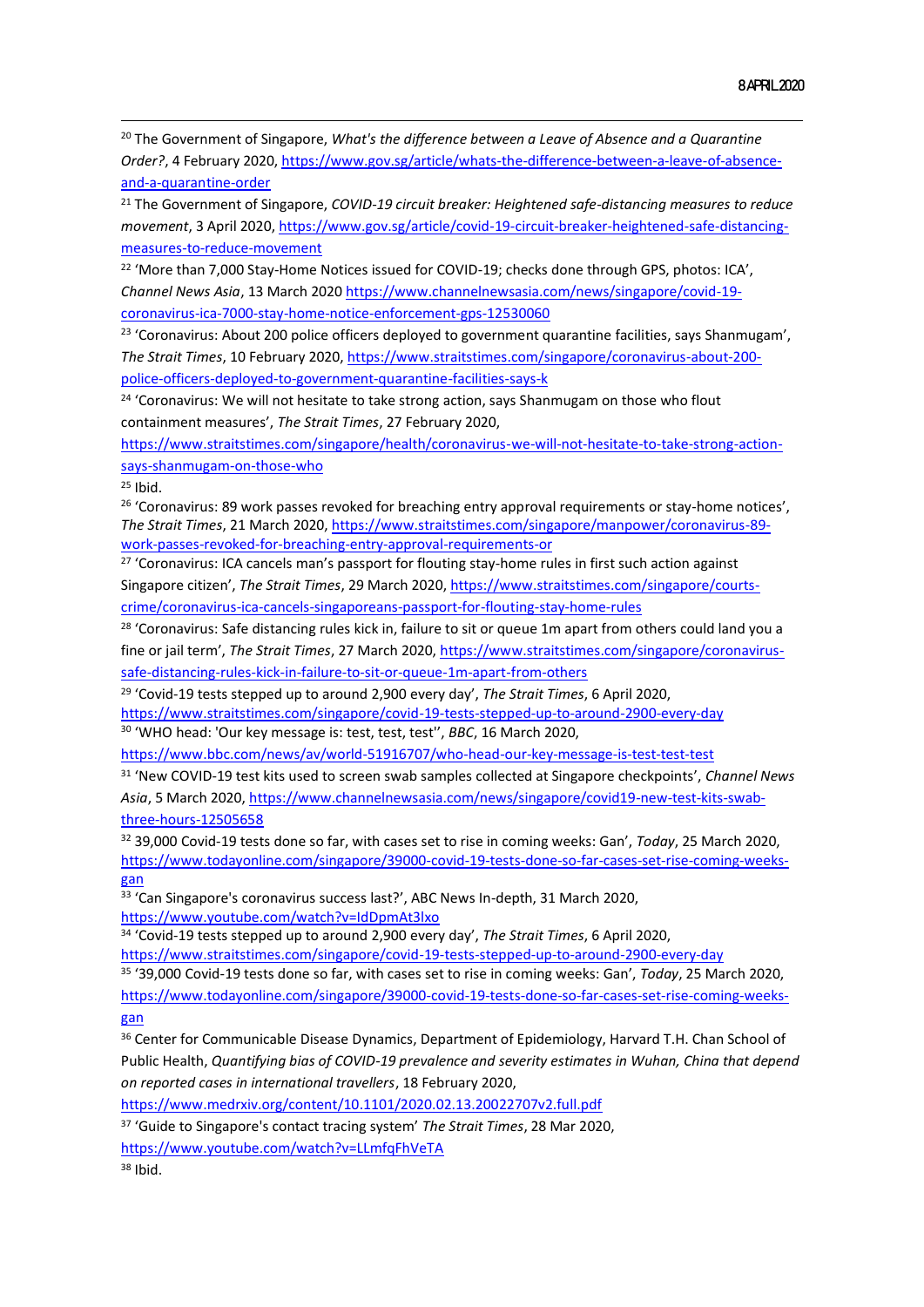<sup>39</sup>'SAF making thousands of calls a day to contact trace, check stay-home compliance as COVID-19 fight hits 'critical juncture'', Channel News Asia, 4 April 2020,

[https://www.channelnewsasia.com/news/singapore/saf-contact-trace-stay-home-notice-shn-covid-19-](https://www.channelnewsasia.com/news/singapore/saf-contact-trace-stay-home-notice-shn-covid-19-12606752) [12606752](https://www.channelnewsasia.com/news/singapore/saf-contact-trace-stay-home-notice-shn-covid-19-12606752)

<sup>40</sup> COVID-19: Singapore expands contact tracing teams to prepare for surge in cases', *Channel News Asia*, 26 March 2020[, https://www.channelnewsasia.com/news/singapore/covid-19-singapore-contact-tracing](https://www.channelnewsasia.com/news/singapore/covid-19-singapore-contact-tracing-teams-coronavirus-cases-12574284)[teams-coronavirus-cases-12574284](https://www.channelnewsasia.com/news/singapore/covid-19-singapore-contact-tracing-teams-coronavirus-cases-12574284)

<sup>41</sup> 'Coronavirus: 89 new cases, 2 are in a critical condition, 156 have recovered', NZ Herald, 4 April 2020, <https://www.youtube.com/watch?v=pDg6QkhRuF0>

<sup>42</sup> 'How Singapore Connected the Dots on Coronavirus', *The Diplomat*, 4 March 2020,

<https://thediplomat.com/2020/03/how-singapore-connected-the-dots-on-coronavirus/>

43 The Government of Singapore, Help speed up contact tracing with TraceTogether, 21 March 2020, <https://www.gov.sg/article/help-speed-up-contact-tracing-with-tracetogether>

<sup>44</sup> 'Coronavirus: S'pore Government to make its contact-tracing app freely available to developers worldwide', *The Strait Times*, 23 Mar 2020, [https://www.straitstimes.com/singapore/coronavirus-spore](https://www.straitstimes.com/singapore/coronavirus-spore-government-to-make-its-contact-tracing-app-freely-available-to)[government-to-make-its-contact-tracing-app-freely-available-to](https://www.straitstimes.com/singapore/coronavirus-spore-government-to-make-its-contact-tracing-app-freely-available-to)

<sup>45</sup> Andrew Chen, *Twitter,* 7 April 2020,<https://twitter.com/andrewtychen/status/1247308823091531776>

<sup>46</sup> 'Why Singapore's coronavirus response worked – and what we can all learn'*, South China Morning Post*, 25 March 2020, [https://www.scmp.com/week-asia/opinion/article/3076885/why-singapores-coronavirus](https://www.scmp.com/week-asia/opinion/article/3076885/why-singapores-coronavirus-response-worked-and-what-we-can-all)[response-worked-and-what-we-can-all](https://www.scmp.com/week-asia/opinion/article/3076885/why-singapores-coronavirus-response-worked-and-what-we-can-all)

<sup>47</sup> 'Singapore Was Ready for Covid-19—Other Countries, Take Note', *Wired*, 12 March 2020, <https://www.wired.com/story/singapore-was-ready-for-covid-19-other-countries-take-note/>

<sup>48</sup> 'Why are there so few coronavirus infections in Singapore's health workers?', *South China Morning Post*, 28 March 2020, [https://www.scmp.com/week-asia/health-environment/article/3077345/coronavirus-why](https://www.scmp.com/week-asia/health-environment/article/3077345/coronavirus-why-so-few-infections-singapores-health)[so-few-infections-singapores-health](https://www.scmp.com/week-asia/health-environment/article/3077345/coronavirus-why-so-few-infections-singapores-health)

<sup>49</sup> Singapore Ministry of Health, Updates on COVID-19 (Coronavirus Disease 2019) Local Situation *,*  <https://www.moh.gov.sg/covid-19> (accessed on 6 April 2020).

<sup>50</sup> 'Why Singapore's coronavirus response worked – and what we can all learn', The Conversation, 18 March 2020, [https://theconversation.com/why-singapores-coronavirus-response-worked-and-what-we-can-all](https://theconversation.com/why-singapores-coronavirus-response-worked-and-what-we-can-all-learn-134024)[learn-134024](https://theconversation.com/why-singapores-coronavirus-response-worked-and-what-we-can-all-learn-134024)

<sup>51</sup> 'Coronavirus is 'a serious crisis' for Singapore, says deputy prime minister', CNBC, 29 March 2020, [https://www.cnbc.com/2020/03/30/coronavirus-is-a-serious-crisis-for-singapore-deputy-prime](https://www.cnbc.com/2020/03/30/coronavirus-is-a-serious-crisis-for-singapore-deputy-prime-minister.html)[minister.html](https://www.cnbc.com/2020/03/30/coronavirus-is-a-serious-crisis-for-singapore-deputy-prime-minister.html)

<sup>52</sup> The Government of Singapore, *COVID-19 circuit breaker: Heightened safe-distancing measures to reduce movement*, 3 April 202[0,https://www.gov.sg/article/covid-19-circuit-breaker-heightened-safe-distancing](https://www.gov.sg/article/covid-19-circuit-breaker-heightened-safe-distancing-measures-to-reduce-movement)[measures-to-reduce-movement](https://www.gov.sg/article/covid-19-circuit-breaker-heightened-safe-distancing-measures-to-reduce-movement)

<sup>53</sup> 'Record 120 new coronavirus cases in Singapore, 2 foreign worker dormitories gazetted as isolation areas', *The Strait Times*, 5 April 2020, [https://www.straitstimes.com/singapore/coronavirus-record-120](https://www.straitstimes.com/singapore/coronavirus-record-120-new-covid-19-cases-in-spore-two-foreign-worker-dormitories-gazetted) [new-covid-19-cases-in-spore-two-foreign-worker-dormitories-gazetted](https://www.straitstimes.com/singapore/coronavirus-record-120-new-covid-19-cases-in-spore-two-foreign-worker-dormitories-gazetted)

54 'What Singapore can teach the U.S. about responding to Covid-19'*, Stat News*, 23 March 2020. <https://www.statnews.com/2020/03/23/singapore-teach-united-states-about-covid-19-response/>

<sup>55</sup> 'From Sars to Covid-19, what lessons has Singapore learned?' *South China Morning Post*, 25 February 2020, [https://www.scmp.com/week-asia/health-environment/article/3052120/sars-covid-19-what](https://www.scmp.com/week-asia/health-environment/article/3052120/sars-covid-19-what-lessons-has-singapore-learned)[lessons-has-singapore-learned](https://www.scmp.com/week-asia/health-environment/article/3052120/sars-covid-19-what-lessons-has-singapore-learned)

<sup>56</sup> 'Why Singapore's coronavirus response worked – and what we can all learn', *South China Morning Post*, 25 March 2020, [https://www.scmp.com/week-asia/opinion/article/3076885/why-singapores-coronavirus](https://www.scmp.com/week-asia/opinion/article/3076885/why-singapores-coronavirus-response-worked-and-what-we-can-all)[response-worked-and-what-we-can-all](https://www.scmp.com/week-asia/opinion/article/3076885/why-singapores-coronavirus-response-worked-and-what-we-can-all)

<sup>57</sup> 'New centre to bolster Singapore's infectious disease management'*, The Straits Times*, 16 Jan 2019, [https://www.straitstimes.com/singapore/health/new-centre-to-bolster-singapores-infectious-disease](https://www.straitstimes.com/singapore/health/new-centre-to-bolster-singapores-infectious-disease-management)[management](https://www.straitstimes.com/singapore/health/new-centre-to-bolster-singapores-infectious-disease-management)